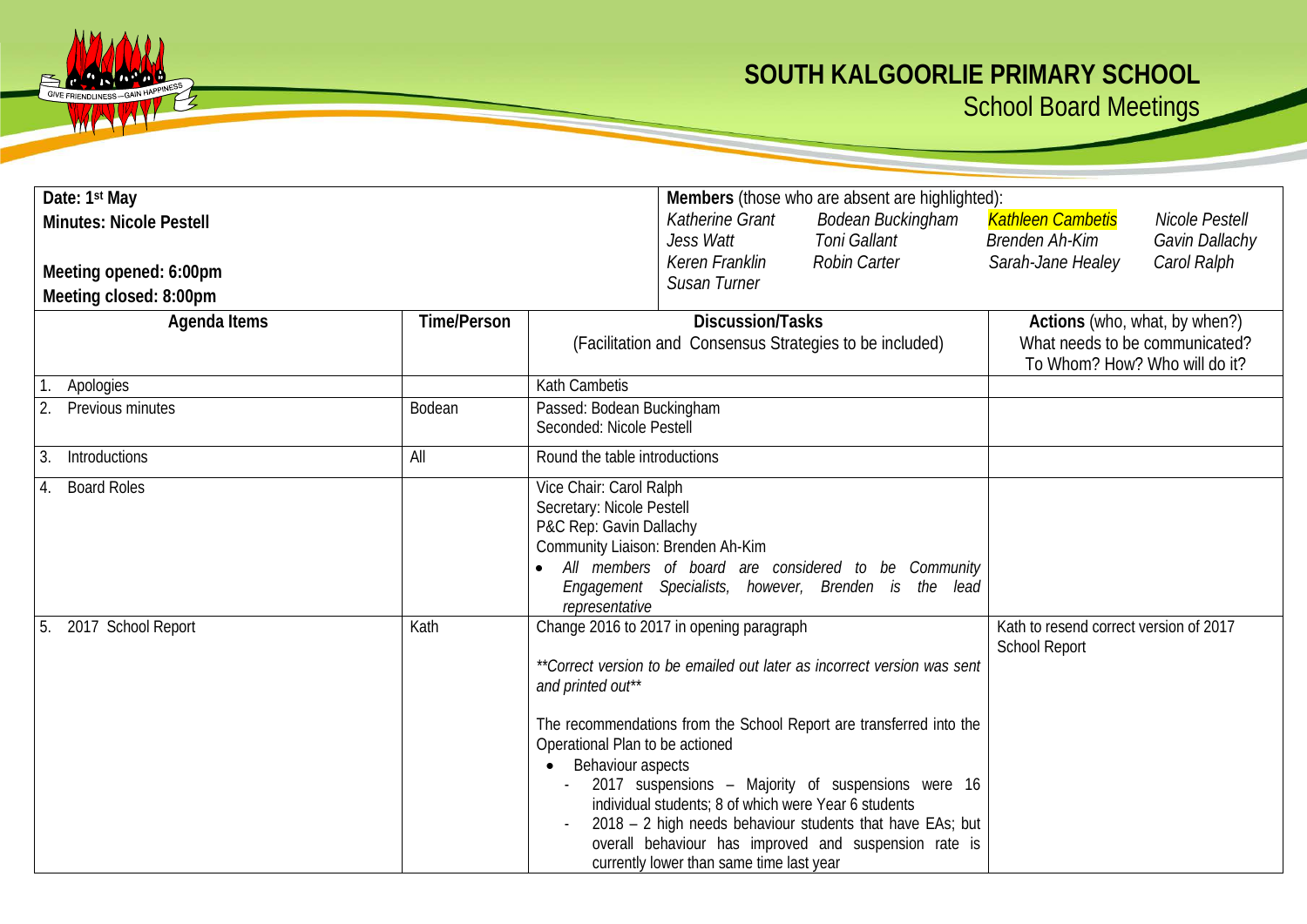| 2018 Operational Plan<br>6.                  | Kath | Attendance<br>$\bullet$<br>Overall attendance has improved<br>Aboriginal boys drop off in later years<br>The focus for the plan this year is:<br>7 Steps to Writing<br>Wongatha LOTE - linked to Aboriginal Standards Framework<br>iSTAR - get students thinking, moving, doing<br>WALT, WILF, TIB - provides structure<br><b>ACARA DTIF</b><br>Top 10 Maths - hands on, maths activities<br>Pastoral Care<br>Attendance<br>PBS<br>$\bullet$<br>YCDI! - keep building resilience<br>Promoting home/school relationships<br>Survey<br>$\bullet$                                                                                                                                                       | Survey - we have to redo our survey around<br>Wk 3, Term 2 (the department prefer that it<br>is done electronically)<br>Can do FB/Skoolbag/website link<br>Promo - to include why it needs to be<br>done                                                                                                                                                                                                                                                                                                                                                     |
|----------------------------------------------|------|------------------------------------------------------------------------------------------------------------------------------------------------------------------------------------------------------------------------------------------------------------------------------------------------------------------------------------------------------------------------------------------------------------------------------------------------------------------------------------------------------------------------------------------------------------------------------------------------------------------------------------------------------------------------------------------------------|--------------------------------------------------------------------------------------------------------------------------------------------------------------------------------------------------------------------------------------------------------------------------------------------------------------------------------------------------------------------------------------------------------------------------------------------------------------------------------------------------------------------------------------------------------------|
| Questions and discussions with Board members | All  | SDD change of days to Term 3 and 4<br>Monday 16th July - Protective Behaviours<br>Friday 20 <sup>th</sup> July - 7 Steps to Writing<br>No SDD at beginning of Term 4<br>Communication<br>$\bullet$<br>Communication needs to stay open and reminded to be<br>aware that not all have access to all forms of communication<br>Class Dojo - should be used be positive messages not<br>negative/illness<br>Quirky Promo - regular 'in your face' style, student video<br>P&C<br>$\bullet$<br>Gavin discussed a change of uniform for the school dress to<br>make it align more with school colours (similar style to school<br>top but with white piping to save on cost)<br>Interschool Team shirts?? | SDD<br>Kath to write a letter informing parents<br>about change of dates for SDD, and<br>why<br>Nicole to ensure regularly publicised on<br>social media<br>Website/social media<br>All School Board members to send a<br>photo of themselves to Nicole to be<br>included on the school website<br>Nicole to look at updating publication<br>permission policy to stipulate that<br>images may be used in all forms of<br>communication, including Facebook<br>P&C<br>Interschool Team shirts?? Ask P&C to<br>source community /<br>sponsorship<br>donations |